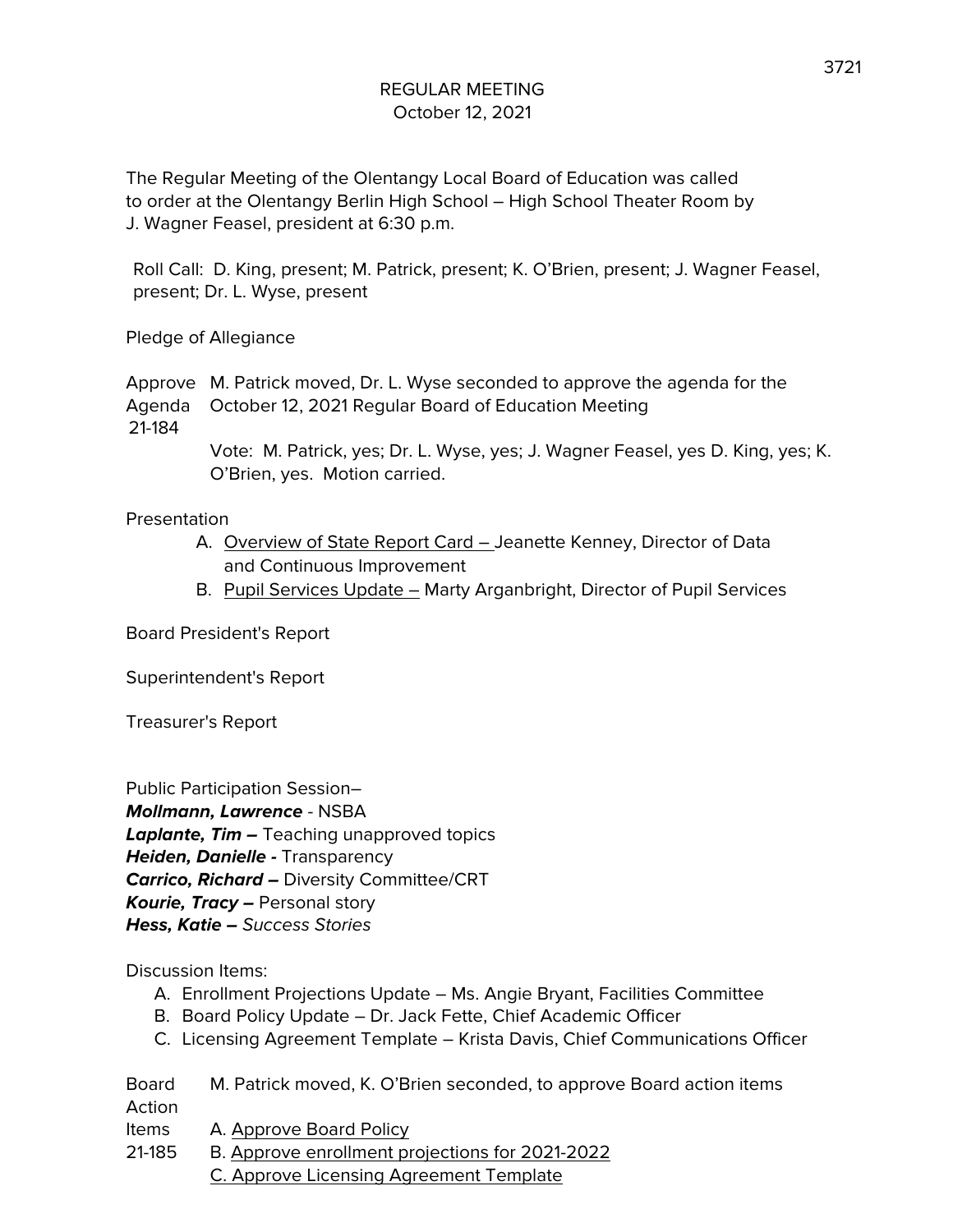- Vote: M. Patrick, yes; K. O'Brien, yes; D. King, yes Dr. L Wyse, yes; J. Wagner Feasel, yes. Motion carried
- Supt. D. King moved, K. O'Brien seconded; to approve Superintendent

Action Action Items A – G

Items

- 21-186 Vote: D. King, yes; K. O'Brien, yes; M. Patrick, yes; Dr. L. Wyse, yes; J. Wagner Feasel, yes. Motion carried
- A. Specific Human Resource Items Certified Staff

1. Accept, with regret, the following administrative resignation: **Mitchell, Jeremy J.**, Olentangy Schools, Supervisor, CMF, effective November 5, 2021

2. Accept supplemental resignation:

**Barkhurst, Brian M**., Orange Middle School, Diversity Liaison, All Year, One-Half **Contract** 

3. Approve administrative employment for the 2021-2022 school year, specifically conditioned on and subject to successful background checks, receipt and final administrative review of all application records, and receipt of all other necessary documentation:

**DeTillio, Vincent P.**, Olentangy Schools, Director, Curriculum and Instruction, effective January 1, 2022

4. Approve certified leave of absence:

**Hoskins, Ashley M.**, Scioto Ridge Elementary School, Grade 5, effective September 3, 2021, through October 14, 2021

5. Approve the increase in the daily occasional substitute pay rate for all substitute teachers from \$125 per day to \$155 per day, effective October 19, 2021. Teacher substitutes are employed by the Educational Service

6. Approve certified positions paid through memorandum billing

| <b>Employee Name</b>                     | Position/Location      | Total Davs/ |                        | Salary     |
|------------------------------------------|------------------------|-------------|------------------------|------------|
| <b>Home Instruction</b>                  |                        |             | Hours/SessionsPer Hour | Total      |
| Spiker, Angela R.                        | <b>Instructor TRES</b> | 100         | \$25.00                | \$2.500.00 |
| Stackhouse, Laura M.                     | <b>Instructor WRES</b> | 70          | \$25.00                | \$1,750.00 |
| <b>Multilingual Family Night 9/22/21</b> |                        |             |                        |            |
| Hendrickson, Krista D.                   | <b>Instructor OSMS</b> | 2.50        | \$25.00                | \$62.50    |
| Sandoval, Miriam M.                      | <b>Instructor WCES</b> | 2.50        | \$25.00                | \$62.50    |
| Simpson, Laura G.                        | <b>Instructor OCES</b> | 1.50        | \$25.00                | \$37.50    |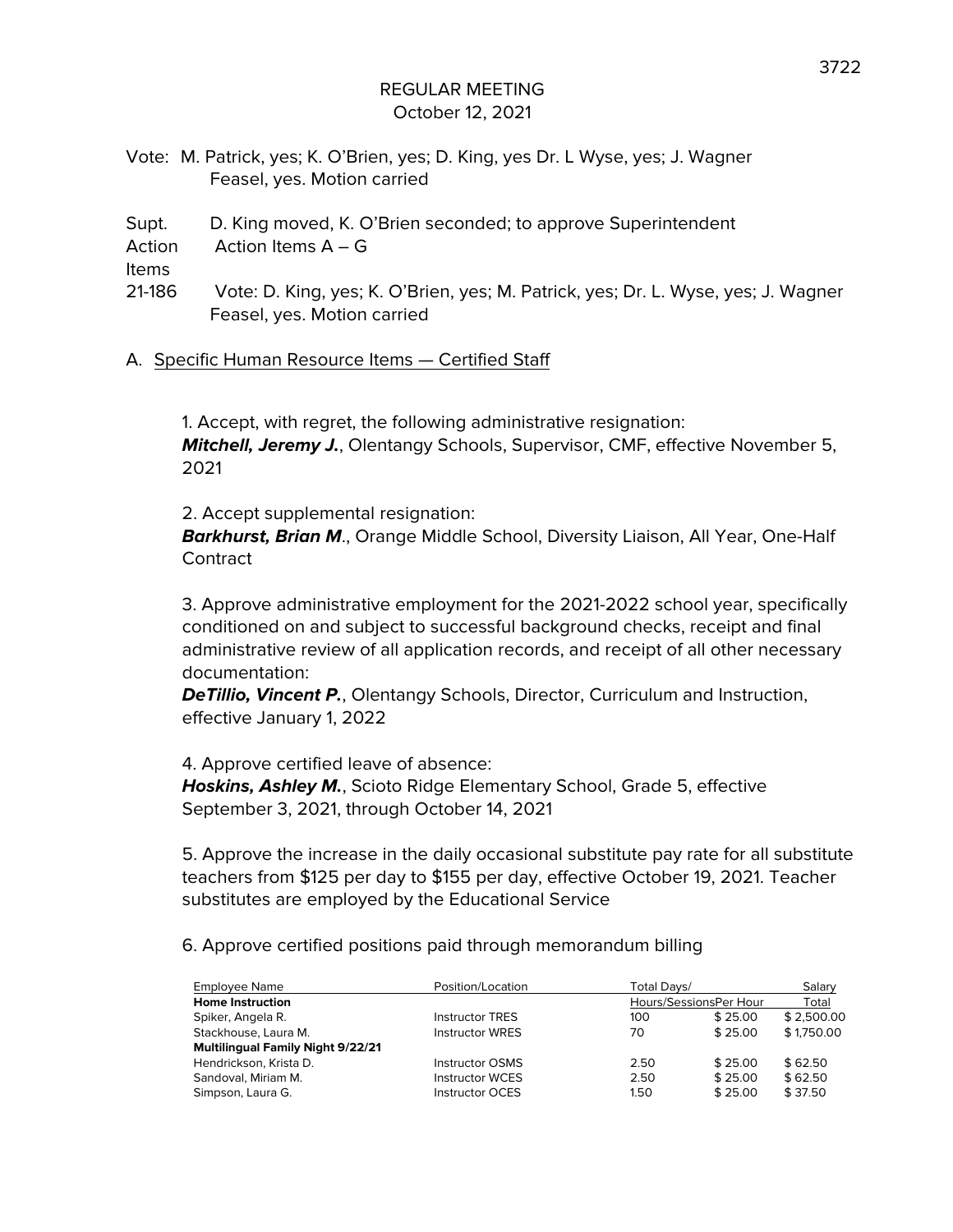7. Approve supplemental contract employment for the 2021-2022 school year/season, specifically conditioned on and subject to successful background checks, receipt and final administrative review of all application records and receipt of all other necessary documentation. Employment also is specifically conditioned on and subject to the activity/season occurring, with proration in the event of partial performance as determined by the administration and the supplemental committee

| <b>Supplemental Area</b><br><b>Advisors</b>              |             | Location Coach / Advisor              |    | <u>Group</u> |              | Step Amount | Season   |
|----------------------------------------------------------|-------------|---------------------------------------|----|--------------|--------------|-------------|----------|
| Art Club Advisor                                         | <b>OBHS</b> |                                       |    | 1/2 of 11    | 0            | \$217.50    | All Year |
| Art Club Advisor                                         | OBHS        | Leib, Rebecca A.<br>Martin, Israel W. |    | 1/2 of 11    | 4            | \$304.50    | All Year |
|                                                          |             |                                       |    | 11           |              |             | All Year |
| French Club Advisor                                      | OBHS        | Nippert, Sara E.                      |    |              | 0            | \$435.00    | All Year |
| Freshman Class Advisor                                   | OBHS        | Link, Margaret S.                     |    | 11           | 0            | \$435.00    |          |
| <b>Freshman Class Mentor</b>                             | OBHS        | Lewis, Jennifer L.                    |    | $1/4$ of $4$ | 9            | \$1,360.25  | All Year |
| Freshman Class Mentor                                    | OBHS        | Middleton, Kathleen                   |    | 1/4 of 4     | 9            | \$1,360.25  | All Year |
| Freshman Class Mentor                                    | OBHS        | Ross, Kate E.                         |    | $1/4$ of $4$ | 3            | \$ 1,033.75 | All Year |
| Freshman Class Mentor                                    | OBHS        | Trostle, Amanda L.                    |    | $1/4$ of $4$ | 14           | \$1,414.75  | All Year |
| German Club Advisor                                      | OBHS        | Simpson, Ella                         |    | 11           | 3            | \$ 566.00   | All Year |
| In the Know Advisor                                      | <b>OBHS</b> | Porter, Tyson R.                      |    | 8            | 0            | \$1,741.00  | All Year |
| Industrial Techonology Club Adv.                         | <b>OBHS</b> | Cornett, James J.                     |    | 11           | 3            | \$ 566.00   | All Year |
| Interact Service Club Advisor                            | <b>OBHS</b> | Borders, Bobbi J.                     |    | $1/2$ of $9$ | 0            | \$653.00    | All Year |
| Interact Service Club Advisor                            | <b>OBHS</b> | Waldo, Haley C.                       |    | $1/2$ of 9   | 0            | \$653.00    | All Year |
| Junior Class Advisor                                     | <b>OBHS</b> | Haugk, Michael D.                     |    | 8            | 5            | \$2,285.00  | All Year |
| Literacy Magazine Advisor                                | <b>OBHS</b> | Bush, Erin E.                         |    | 10           | 1            | \$914.00    | All Year |
| <b>Model United Nations Advisor</b>                      | <b>OBHS</b> | LaFlamme, Michael                     |    | 11           | 1            | \$479.00    | All Year |
| National Honors Society Advisor                          | <b>OBHS</b> | Bohland, Stephen                      |    | 1/2 of 11    | 0            | \$217.50    | All Year |
| National Honors Society Advisor                          | <b>OBHS</b> | Starcher, Robyn D.                    |    | 1/2 of 11    | 1            | \$239.50    | All Year |
| Science Olympiad Advisor                                 | <b>OBHS</b> | Bohland, Stephen                      |    | 10           | 1            | \$914.00    | All Year |
| Senior Class Advisor                                     | OBHS        | Mimna, Michelle L.                    |    | $1/2$ of $9$ | 2            | \$762.00    | All Year |
| Senior Class Advisor                                     | OBHS        | Porter, Tyson R.                      |    | $1/2$ of $9$ | 2            | \$762.00    | All Year |
| Sophomore Class Advisor                                  | OBHS        | Shulack, Kathleen                     |    | $1/2$ of 11  | 3            | \$283.00    | All Year |
| Sophomore Class Advisor                                  | OBHS        | Wishart, Korie L.                     |    | $1/2$ of 11  | 3            | \$283.00    | All Year |
| Spanish Club Advisor                                     | OBHS        | Waldo, Haley C.                       |    | 11           | 1            | \$479.00    | All Year |
| <b>Student Council Advisor</b>                           | <b>OBHS</b> | Lane, Lindsey N.                      |    | $1/2$ of $8$ | 1            | \$925.00    | All Year |
| <b>Student Council Advisor</b>                           | OBHS        | Shulack, Kathleen                     |    | $1/2$ of $8$ | 3            | \$1,034.00  | All Year |
| Yearbook Advisor                                         | OBHS        | Bush, Erin E.                         |    | 6            | 3            | \$ 3,265.00 | All Year |
| Service Club Advisor                                     | OHS         | Murta, Paige M.                       |    | 9            | 0            | \$1,306.00  | All Year |
| <b>Student Council Advisor</b>                           | OHS         | Cheyunski, Madison                    |    | 8            | 0            | \$1,741.00  | All Year |
| Math Counts Advisor                                      | OLMS        | Voge, Michele R.                      |    | 10           | 7            | \$1,175.00  | All Year |
| Middle School Enrichment Adv                             | <b>OSMS</b> | Biggam, Valerie N.                    |    | $1/2$ of $8$ | 1            | \$925.00    | All Year |
| Middle School Enrichment Adv                             | OSMS        | Fletcher, Aimee R.                    |    | $1/2$ of $8$ | 0            | \$870.50    | All Year |
|                                                          |             |                                       |    |              | 4            |             | All Year |
| Science Fair Advisor                                     | <b>OSMS</b> | Fletcher, Aimee R.                    |    | 10           |              | \$1,045.00  |          |
| <b>Elementary Enrichment Advisor</b>                     | <b>FTES</b> | Gosdanian, Julie                      |    | $2/3$ of $8$ | 0            | \$1,149.06  | All Year |
| <b>Elementary Enrichment Advisor</b>                     | <b>FTES</b> | Scott, Adrien M.                      |    | $1/3$ of $8$ | 0            | \$790.02    | All Year |
| <b>Elementary Enrichment Advisor</b>                     | <b>OMES</b> | Cannon, Kimberly A.                   |    | $2/3$ of $8$ | 2            | \$1,292.94  | All Year |
| <b>Elementary Enrichment Advisor</b>                     | <b>OMES</b> | Sherman, Nicole M.                    |    | $1/3$ of $8$ | 2            | \$646.47    | All Year |
| Elem. After School Orch/Strings                          | <b>WCES</b> | Musgrave, Christiane M.               |    | 5            | 9            | \$5,006.00  | All Year |
| Elem. After School Orch/Strings                          | <b>WRES</b> | Duffy, Mary Beth                      |    | 5            | 16           | \$5,223.00  | All Year |
| <b>Department Chairs</b>                                 |             |                                       |    |              |              |             |          |
| Foreign Language Dept.Chair<br><b>Diversity Liaisons</b> | OBHS        | Finley, Jill M.                       |    | 7            | 0            | \$ 2,176.00 | All Year |
| Diversity Liaison<br>Football                            | OOMS        | Derrico, Nick D.                      |    | $1/2$ of $7$ | $\mathbf{1}$ | \$1,197.00  | All Year |
| 7th Grade Asst Football Coach                            | <b>OHMS</b> | Frobose, Kyle E.                      |    | $1/2$ of $7$ | 5            | \$1,632.50  | Fall     |
| <b>Athletic Director</b>                                 |             |                                       |    |              |              |             |          |
| <b>Athletic Director</b>                                 | OBMS        | Amborski, Michael                     | D. | 4            | 2            | \$3,918.00  | Winter   |
| <b>Athletic Director</b>                                 | OHMS        | Roscoe<br>Holt,                       | L. | 4            | 1            | \$3,700.00  | Winter   |
| <b>Athletic Director</b>                                 | OLMS        | Cikach,<br>Nathaniel S.               |    | $1/3$ of 4   | 1            | \$1,221.00  | Winter   |
|                                                          | OLMS        |                                       | С. | $1/3$ of $4$ | 1            | \$1,221.00  | Winter   |
| <b>Athletic Director</b>                                 |             | Martin,<br>Joshua                     |    |              | 8            | \$5,223.00  |          |
| <b>Athletic Director</b>                                 | OOMS        | Horman<br>Daniel                      | J. | 4            |              |             | Winter   |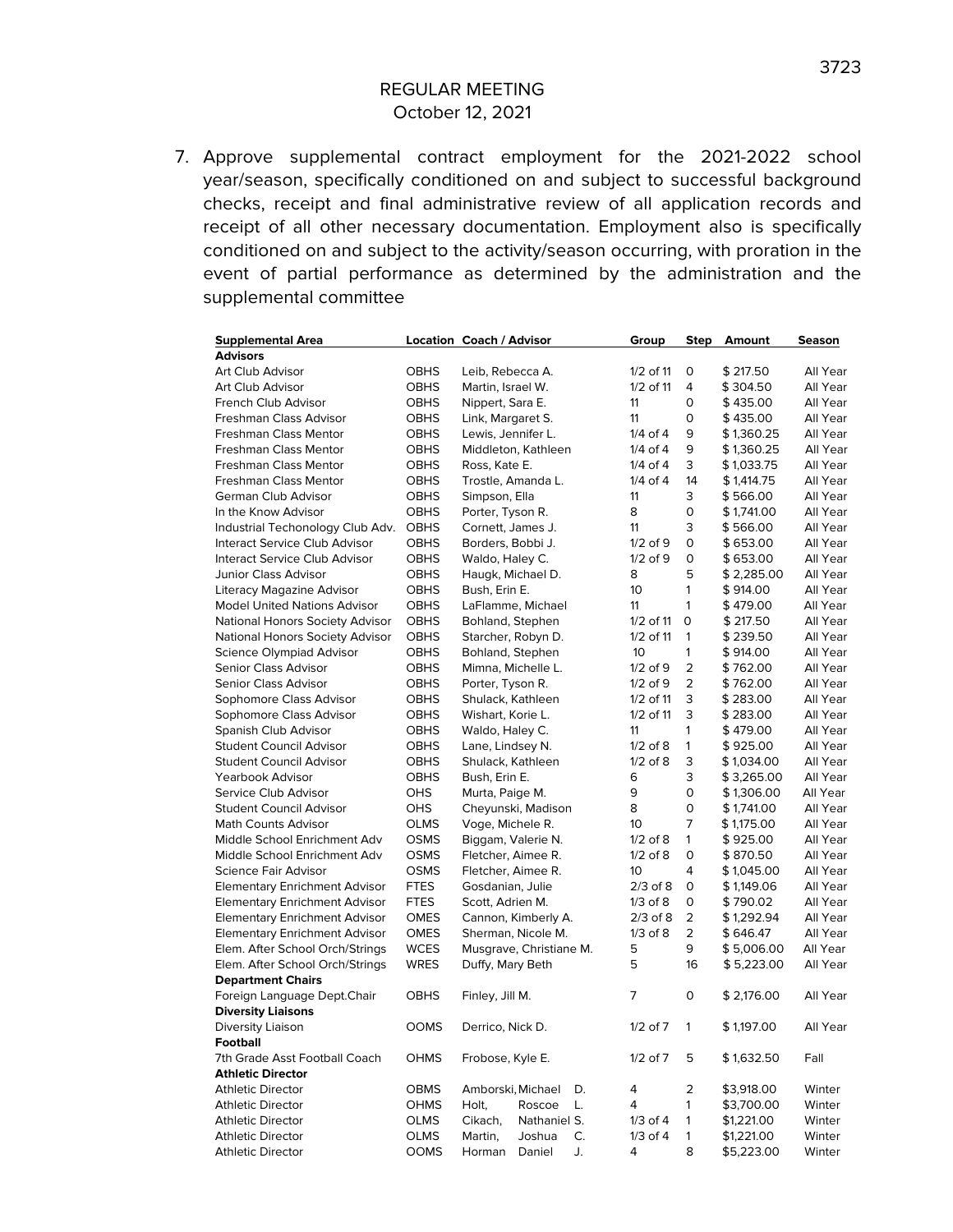| <b>Supplemental Area(cont.)</b>  |             | <b>Location Coach / Advisor</b> | Group        | Step           | Amount            | Season |
|----------------------------------|-------------|---------------------------------|--------------|----------------|-------------------|--------|
| <b>Athletic Director</b>         | <b>OSMS</b> | Eddy, Elaine K.                 | 4            | 16             | \$5,659.00        | Winter |
| <b>Basketball</b>                |             |                                 |              |                |                   |        |
| Boys Head Basketball Coach       | <b>OBHS</b> | Barrett, Donovon G.             | 1            | 17             | \$9,359.00        | Winter |
| Boys Asst Basketball Coach       | <b>OBHS</b> | Mount, Daniel E.                | 3            | 17             | \$6,529.00        | Winter |
| Boys Asst Basketball Coach       | <b>OBHS</b> | Williamson, William E.          | 3            | 18             | \$6,529.00        | Winter |
| Girls Asst Basketball Coach      | <b>OBHS</b> | Clark, Celeste N.               | 3            | $\mathbf{1}$   | \$4,571.00        | Winter |
| Boys Asst Basketball Coach       | <b>OHS</b>  | Holly, Kelly R.                 | 3            | 10             | \$6,529.00        | Winter |
| Boys Asst Basketball Coach       | <b>OHS</b>  | James, Gabriel N.               | 3            | 0              | \$4,353.00        | Winter |
| Girls Asst Basketball Coach      | OHS         | Korinek, Morgan P.              | 3            | 9              | \$6,312.00        | Winter |
| Boys Head Basketball Coach       | OLHS        | Nossaman, Greg C.               | 1            | 26             | \$9,359.00        | Winter |
| Boys Asst Basketball Coach       | OLHS        | Clark, Connor A.                | 3            | 3              | \$5,006.00        | Winter |
| Girls Head Basketball Coach      | OLHS        | Waterwash, Thomas A.            | 1            | 5              | \$8,271.00        | Winter |
| Girls Asst Basketball Coach      | OLHS        | Brenning, Jennifer L.           | 3/4 of 3     | 7              | \$4,407.00        | Winter |
| Girls Asst Basketball Coach      | OLHS        | Minardi, Peter G.               | 3/4 of 3     | 10             | \$4,896.75        | Winter |
| Girls Asst Basketball Coach      | OLHS        | Streib, Kevin T.                | $3/4$ of $3$ | 9              | \$4,734.00        | Winter |
| Girls Asst Basketball Coach      | OLHS        | Waterwash, Ron G.               | 3/4 of 3     | 5              | \$4,080.75        | Winter |
| Boys Head Basketball Coach       | <b>OOHS</b> | Calo, Anthony M.                | 1            | 9              | \$9,141.00        | Winter |
| Boys Asst Basketball Coach       | <b>OOHS</b> | Detter, Wesley G.               | $1/2$ of 3   | 0              | \$2,176.50        | Winter |
| Boys Asst Basketball Coach       | <b>OOHS</b> | Higgins, Kyle D.                | $1/2$ of $3$ | 3              | \$2,503.00        | Winter |
| Boys Asst Basketball Coach       | <b>OOHS</b> | Myracle, Zach D.                | $1/2$ of 3   | 0              | \$2,176.50        | Winter |
| Girls Head Basketball Coach      | <b>OOHS</b> | Cromwell, Brian T.              | 1            | 17             | \$9,359.00        | Winter |
| Girls Asst Basketball Coach      | <b>OOHS</b> | Lillich, Alexander L.           | 3            | $\overline{2}$ | \$4,788.00        | Winter |
| Boys 8th Grade Basketbal Coach   | <b>OBMS</b> | Gregg, Eric M.                  | 6            | 3              | \$3,265.00        | Winter |
| Boys 7th Grade Basketball Coach  | <b>OLMS</b> | Ramirez, Nathaniel A.           | 6            | 4              | \$3,482.00        | Winter |
| Boys 8th Grade Basketbal Coach   | <b>OOMS</b> | Farmer, William E.              | 6            | 12             | \$4,788.00        | Winter |
| Girls 8th Grade Basketball Coach | <b>OOMS</b> | Johnson, Joshua L.              | 6            | 8              | \$4,353.00        | Winter |
| Cheerleading                     |             |                                 |              |                |                   |        |
| <b>Asst Cheerleader Coach</b>    | OHS         | Burchfield, Abigail I.          | 6            | 0              | \$2,612.00 Winter |        |
| <b>Asst Cheerleader Coach</b>    | <b>OHS</b>  | Noday, Franchesca L.            | 6            | 4              | \$3,482.00 Winter |        |
| <b>Head Cheerleader Coach</b>    | <b>OOHS</b> | Salupo, Jocelyn N.              | 4            | 1              | \$3,700.00 Winter |        |
| <b>Asst Cheerleader Coach</b>    | OOHS        | Ward, Meredith D.               | 6            | $\mathbf{1}$   | \$2,829.00 Winter |        |
| 8th Grade Cheerleader Coach      | <b>OOHS</b> | Muntean, Nicole V.              | 7            | 7              | \$3,700.00 Winter |        |
| 7th Grade Cheerleader Coach      | <b>OOHS</b> | Stotz, Holly A.                 | 7            | 3              | \$2,829.00 Winter |        |
| 8th Grade Cheerleader Coach      | <b>OBMS</b> | Henkle, Emma J.                 | 7            | $\overline{4}$ | \$3,047.00 Winter |        |
| 7th Grade Cheerleader Coach      | <b>OBMS</b> | Cox, Andrea N.                  | 7            | 12             | \$4,353.00 Winter |        |
| 8th Grade Cheerleader Coach      | <b>OOMS</b> | Schilling, Marci C.             | 7            | 6              | \$3,482.00 Winter |        |
| 7th Grade Cheerleader Coach      | <b>OOMS</b> | Bridges, Pamela J.              | 7            | $\overline{2}$ | \$2,612.00        | Winter |
| 8th Grade Cheerleader Coach      | <b>OSMS</b> | Wolfe, Jordyn M.                | 7            | 3              | \$2,829.00 Winter |        |
| <b>Diving</b>                    |             |                                 |              |                |                   |        |
| <b>Head Diving Coach</b>         | <b>DIST</b> | White, Jennifer M.              | 6            | 19             | \$4,788.00 Winter |        |
| Drama                            |             |                                 |              |                |                   |        |
| Drama Director                   | <b>OBHS</b> | Gibbons, Erin C.                | 4            | 11             | \$5,659.00 Winter |        |
| Drama Asst Director              | <b>OBHS</b> | Sribanditmongkol, Verathai      | 7            | 9              | \$4,135.00 Winter |        |
| Drama Director                   | OHS         | McReynolds, Anna E.             | 4            | 0              | \$3,482.00 Winter |        |
| Drama Asst Director              | OHS         | Smith, Timothy E.               | 7            | 7              | \$3,700.00 Winter |        |
| Drama Director                   | OLHS        | Skrovan, Daniel J.              | 4            | 23             | \$5,659.00 Winter |        |
| Drama Asst Director              | OLHS        | O'Neal, Douglas R.              | 7            | 24             | \$4,353.00 Winter |        |
| Drama Instrumental Director      | OLHS        | Zahran, Alessandra              | 10           | 7              | \$1,175.00 Winter |        |
| Drama Director                   | <b>OOHS</b> | Swain-abrams, Cathy D.          | 4            | 14             | \$5,659.00 Winter |        |
| Drama Technical Director         | <b>OOHS</b> | Zech, Bradley A.                | 9            | 0              | \$1,306.00 Winter |        |
| <b>Faculty Manager</b>           |             |                                 |              |                |                   |        |
| Faculty Manager                  | OHS         | Ehrhardt, Marc R.               | 4            | 7              | \$5,006.00 Winter |        |
| <b>Faculty Manager</b>           | OBMS        | Pauff, Franklin P.              | 5            | 9              | \$5,006.00 Winter |        |
| <b>Faculty Manager</b>           | OOMS        | Beckstedt, Lana A.              | 6            | 2              | \$3,047.00 Winter |        |
| <b>Faculty Manager</b>           | <b>OSMS</b> | Alley, Susan F.                 | 5            | 16             | \$5,223.00 Winter |        |
| <b>Gymnastics</b>                |             |                                 |              |                |                   |        |
| <b>Head Gymnastics Coach</b>     | OBHS        | Hedrick, Jennifer E.            | 2            | 13             | \$7,400.00 Winter |        |
| <b>Head Gymnastics Coach</b>     | OLHS        | Mays, Tara N.                   | 2            | 5              | \$6,312.00 Winter |        |
| Swimming                         |             |                                 |              |                |                   |        |
| Boys Head Swimming Coach         | OLHS        | Krosnosky, Peter C.             | 2            | 15             | \$7,400.00 Winter |        |
| <b>Girls Head Swimming Coach</b> | <b>OLHS</b> | Ebie, Ryan M.                   | 3/4 of 2     | 3              | \$4,407.00 Winter |        |
| <b>Girls Head Swimming Coach</b> | OLHS        | Krosnosky, Peter C.             | 1/4 of 2     | 15             | \$1,850.00 Winter |        |
| Boys Head Swimming Coach         | OOHS        | Charnier, Devoney E.            | 3/4 of 4     | 0              | \$2,611.50 Winter |        |
| <b>Girls Head Swimming Coach</b> | OOHS        | Charnier, Devoney E.            | 3/4 of 4     | 0              | \$2,611.50 Winter |        |
|                                  |             |                                 |              |                |                   |        |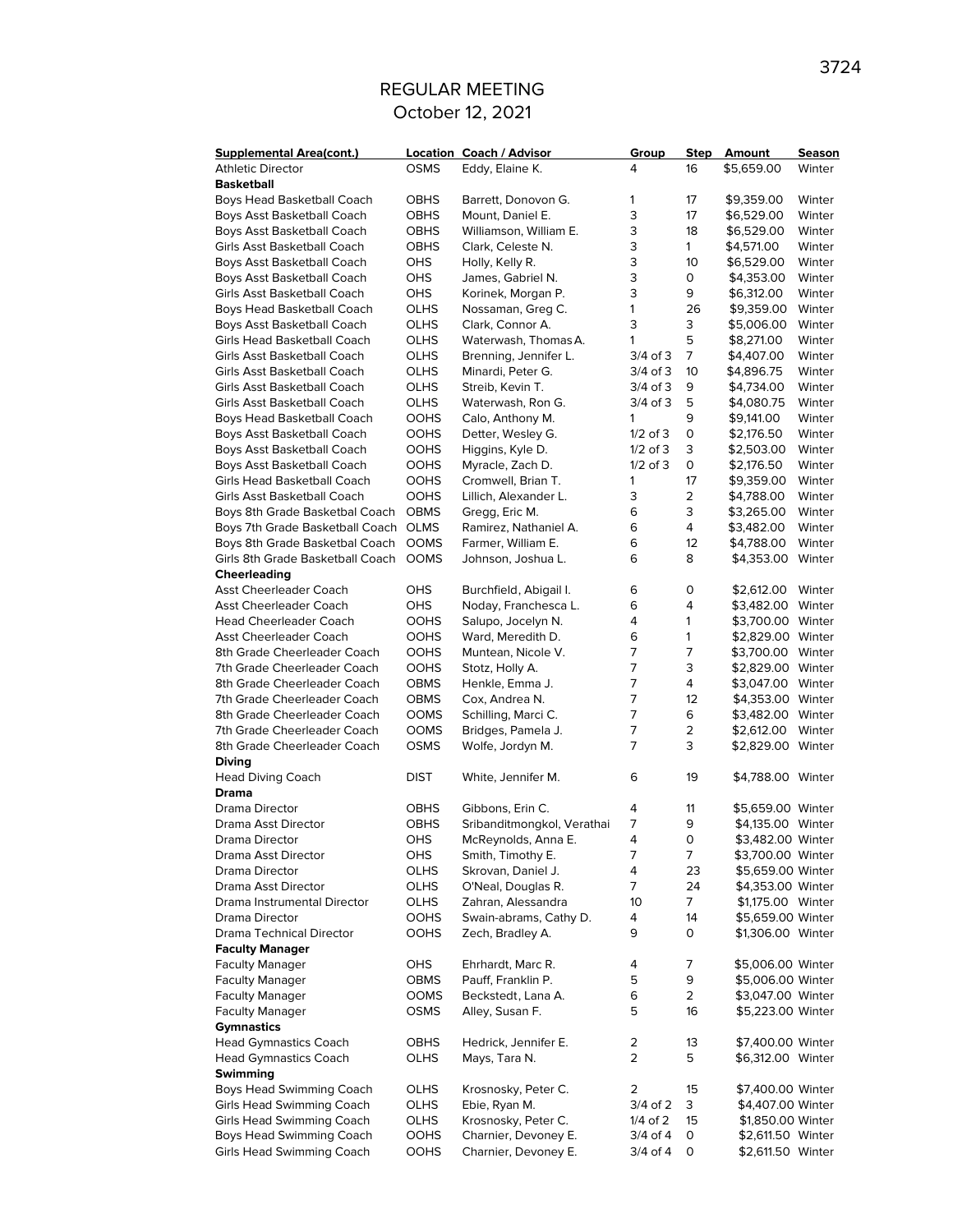| <b>Supplemental Area(cont.)</b> |             | <b>Location Coach / Advisor</b> | Group | <b>Step</b> | Amount     | <b>Season</b> |
|---------------------------------|-------------|---------------------------------|-------|-------------|------------|---------------|
| <b>Weight Training</b>          |             |                                 |       |             |            |               |
| <b>Weight Trainer</b>           | <b>OBHS</b> | Brooks, Ryan P.                 | 5     | 10          | \$5,223,00 | Winter        |
| <b>Weight Trainer</b>           | OHS         | Withrow, Katrinna R.            | 5     |             | \$3,265.00 | Winter        |
| <b>Weight Trainer</b>           | <b>OOHS</b> | McKendrick, Jason M.            | 5     | 16          | \$5,223,00 | Winter        |
| Wrestlina                       |             |                                 |       |             |            |               |
| <b>Head Wrestling Coach</b>     | <b>OBHS</b> | Heffernan, William J.           | 2     | 20          | \$7,400.00 | Winter        |
| Asst Wrestling Coach            | <b>OBHS</b> | Moore, Luke A.                  | 3     | 14          | \$6.529.00 | Winter        |
| Asst Wrestling Coach            | <b>OBHS</b> | Porter, Tyson R.                | 4     | 1           | \$3,700.00 | Winter        |
| Asst Wrestling Coach            | <b>OHS</b>  | Fuchs, Samuel M.                | 3     | 7           | \$5,876.00 | Winter        |
| Asst Wrestling Coach            | OHS         | Webber, Michael S.              | 4     | 5           | \$4,571,00 | Winter        |
| <b>Head Wrestling Coach</b>     | <b>OSMS</b> | Fath, Hayden P.                 | 6     | 4           | \$3,482.00 | Winter        |

8. Approve pupil activity supervisor supplemental contract employment for the 2021-2022 school year/season, specifically conditioned on and subject to successful background checks, receipt and final administrative review of all application records and receipt of all other necessary documentation. Employment also is specifically conditioned on and subject to the activity/season occurring, with proration in the event of partial performance as determined by the administration and the supplemental committee

| <b>Supplemental Area</b>               |             | <b>Location Coach / Advisor</b> | Group        |                | Step Amount | Season   |
|----------------------------------------|-------------|---------------------------------|--------------|----------------|-------------|----------|
| <b>Advisors</b>                        |             |                                 |              |                |             |          |
| Vocal Music Accompanist                | <b>OBHS</b> | Wise, Ashley B.                 | 4            | 14             | \$5,659.00  | All Year |
| Elem After School Orch/Strings Adv HES |             | Zavarella, Leslie A.            | $1/2$ of 5   | 25             | \$2,611.50  | All Year |
| <b>Performing Arts</b>                 |             |                                 |              |                |             |          |
| Performing Arts Chaperone-Vol          | <b>OOHS</b> | Simmerer, Bradley               | N/A          | N/A            | \$          | All Year |
| Performing Arts Chaperone-Vol          | <b>OOMS</b> | Madsen, Kasey L.                | N/A          | N/A            | \$          | All Year |
| <b>Basketball</b>                      |             |                                 |              |                |             |          |
| Boys Asst Basketball Coach             | <b>OBHS</b> | Carlton, Jacob M.               | 3            | 3              | \$5,006.00  | Winter   |
| Boys Asst Basketball Coach Vol         | <b>OBHS</b> | Arnett, Brian L.                | N/A          | N/A            | \$          | Winter   |
| Girls Asst Basketball Coach            | <b>OBHS</b> | Thomas, Natalie M.              | 3            | $\overline{2}$ | \$4,788.00  | Winter   |
| Girls Asst Basketball Coach Vol        | <b>OBHS</b> | Hazel, Shannon K.               | N/A          | N/A            | \$          | Winter   |
| Boys Head Basketball Coach             | <b>OHS</b>  | Feasel, John C.                 | 1            | 17             | \$9,359.00  | Winter   |
| Boys Asst Basketball Coach             | <b>OHS</b>  | Middleton, Thomas               | 3            | 3              | \$5,006.00  | Winter   |
| Boys Asst Basketball Coach Vol         | <b>OHS</b>  | Chirico, Anthony J.             | N/A          | N/A            | \$          | Winter   |
| Boys Asst Basketball Coach Vol         | <b>OHS</b>  | Shimp, Mickey M.                | N/A          | N/A            | \$          | Winter   |
| Girls Asst Basketball Coach            | <b>OHS</b>  | Payne, Nicole A.                | 3            | $\mathsf O$    | \$4,353.00  | Winter   |
| Boys Asst Basketball Coach             | <b>OLHS</b> | Barnett, Jack D.                | 3            | $\overline{2}$ | \$4,788.00  | Winter   |
| Boys Asst Basketball Coach             | <b>OLHS</b> | Fogg, Edmund J.                 | 3            | 11             | \$6,529.00  | Winter   |
| Boys Asst Basketball Coach             | <b>OOHS</b> | Backs, Andrew P.                | $1/2$ of 3   | 3              | \$2,503.00  | Winter   |
| Boys Asst Basketball Coach             | <b>OOHS</b> | Taylor, John M.                 | 3            | 12             | \$6,529.00  | Winter   |
| Girls Asst Basketball Coach            | <b>OOHS</b> | Hall, Andrea L.                 | 3            | 11             | \$6,529.00  | Winter   |
| Girls Asst Basketball Coach            | <b>OOHS</b> | Schroeder, Candace M.           | 3            | $\mathbf{1}$   | \$4,571.00  | Winter   |
| Boys 7th Grade Basketball Coach        | <b>OBMS</b> | Mills, Devin M.                 | 6            | 3              | \$3,265.00  | Winter   |
| Girls 7th Grade Basketball Coach       | <b>OBMS</b> | Boccio, Jill M.                 | 6            | 0              | \$2,612.00  | Winter   |
| Boys 8th Grade Basketball Coach        | <b>OHMS</b> | Cole, Thomas M.                 | 6            | 14             | \$4,788.00  | Winter   |
| Boys 7th Grade Basketball Coach        | <b>OHMS</b> | McCort, Mark D.                 | 6            | 9              | \$4,571.00  | Winter   |
| Girls 8th Grade Basketball Coach       | <b>OHMS</b> | Mahan, Anthony J.               | 6            | $\overline{4}$ | \$3,482.00  | Winter   |
| Girls 7th Grade Basketball Coach       | <b>OHMS</b> | Kelley, Kristen                 | 6            | $\mathsf{O}$   | \$2,612.00  | Winter   |
| Boys 8th Grade Basketball Coach        | <b>OLMS</b> | Bailey, Shawn B.                | 6            | 2              | \$3,047.00  | Winter   |
| Girls 8th Grade Basketball Coach       | <b>OLMS</b> | Yazrombek, Andrew J.            | 6            | $\mathsf{O}$   | \$2,612.00  | Winter   |
| Girls 7th Grade Basketball Coach       | <b>OLMS</b> | Lowrie, Daniel F.               | 6            | $\mathbf{1}$   | \$2,829.00  | Winter   |
| Boys 7th Grade Basketball Coach        | <b>OOMS</b> | Riger, Thaddeus T.              | 6            | 9              | \$4,571.00  | Winter   |
| Girls 7th Grade Basketball Coach       | <b>OOMS</b> | Dennis, Scott M.                | 6            | $\mathbf{1}$   | \$2,829.00  | Winter   |
| Boys 8th Grade Basketball Coach        | <b>OSMS</b> | Brooks, Cameron S.              | 6            | $\overline{2}$ | \$3,047.00  | Winter   |
| Boys 7th Grade Basketball Coach        | <b>OSMS</b> | Tingley, Tyler                  | 6            | 21             | \$4,788.00  | Winter   |
| Girls 8th Grade Basketball Coach       | <b>OSMS</b> | Reynolds, Damon L.              | 6            | 9              | \$4,571.00  | Winter   |
| <b>Bowling</b>                         |             |                                 |              |                |             |          |
| Boys Head Bowling Coach                | <b>OBHS</b> | Joseph, Duane L.                | $3/4$ of 4   | 5              | \$3,428.25  | Winter   |
| Boys Head Bowling Coach                | <b>OBHS</b> | Kicas, Andrew N.                | $1/4$ of $4$ | $\overline{2}$ | \$979.50    | Winter   |
|                                        |             |                                 |              |                |             |          |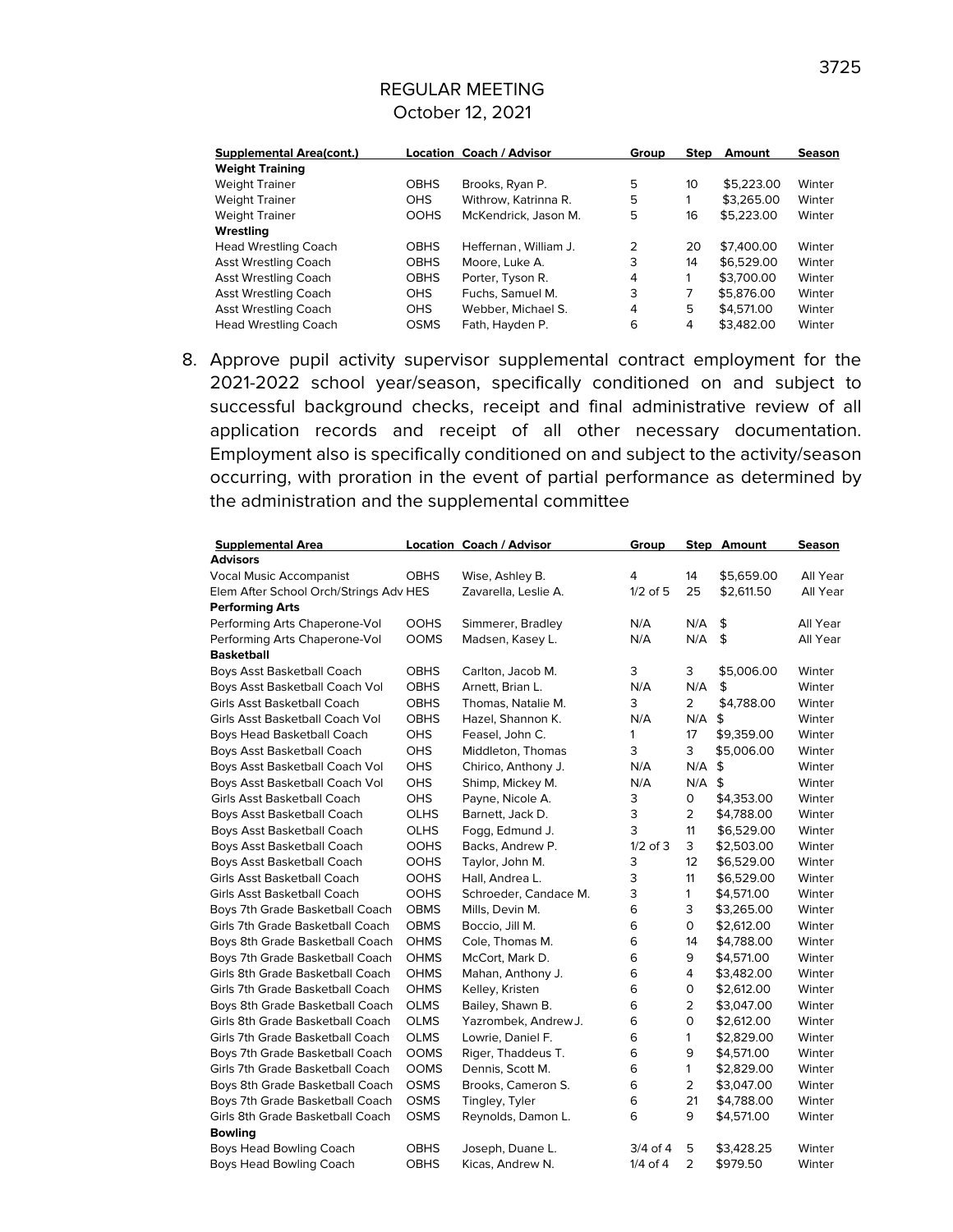| <b>Supplemental Area</b>              |             | <b>Location Coach / Advisor</b> | Group          |                 | <b>Step Amount</b> | Season |
|---------------------------------------|-------------|---------------------------------|----------------|-----------------|--------------------|--------|
| <b>Girls Head Bowling Coach</b>       | <b>OBHS</b> | Joseph, Duane L.                | $3/4$ of 4     | 5               | \$3,428.25         | Winter |
| <b>Girls Head Bowling Coach</b>       | <b>OBHS</b> | Kicas, Andrew N.                | $1/4$ of $4$   | $\overline{2}$  | \$979.50           | Winter |
| <b>Asst Bowling Coach</b>             | OBHS        | Brokas, Nicole D.               | 6              | 0               | \$2,612.00         | Winter |
| Boys Head Bowling Coach               | <b>OHS</b>  | Claar, Anthony M.               | $1/2$ of $4$   | $\overline{2}$  | \$1,959.00         | Winter |
| <b>Girls Head Bowling Coach</b>       | <b>OHS</b>  | Brehm, James R.                 | 4              | 10 <sup>°</sup> | \$5,659.00         | Winter |
| <b>Asst Bowling Coach</b>             | <b>OHS</b>  | Mullins, Kristen H.             | 6              | 0               | \$2,612.00         | Winter |
| Boys Head Bowling Coach               | <b>OOHS</b> | Palmer, Rodney W.               | $\overline{4}$ | 6               | \$4,788.00         | Winter |
| <b>Girls Head Bowling Coach</b>       | <b>OOHS</b> | Boysaw, Dominic L.              | 4              | 4               | \$4,353.00         | Winter |
| <b>Asst Bowling Coach</b>             | <b>OOHS</b> | Rowan, George E.                | $1/2$ of 6     | 3               | \$1,632.50         | Winter |
| <b>Asst Bowling Coach</b>             | <b>OOHS</b> | Walker, Quincy A.               | $1/2$ of 6     | $\overline{2}$  | \$1,523.50         | Winter |
|                                       |             |                                 |                |                 |                    |        |
| Cheerleading                          |             |                                 |                |                 |                    |        |
| Asst Cheerleader Coach                | <b>OBHS</b> | Barnhart, Hallie A.             | 6              | 1               | \$2,829.00         | Winter |
| <b>Head Cheerleader Coach</b>         | <b>OHS</b>  | Voss, Sahara M.                 | 4              | 3               | \$4,135.00         | Winter |
| <b>Asst Cheerleader Coach</b>         | <b>OOHS</b> | Condo, Morgan A.                | 6              | 3               | \$3,265.00         | Winter |
| 8th Grade Cheerleader Coach           | <b>OLMS</b> | Heym, Audrey L.                 | 7              | 1               | \$2,394.00         | Winter |
| 7th Grade Cheerleader Coach           | <b>OLMS</b> | Snider, Kate F.                 | 7              | 1               | \$2,394.00         | Winter |
| <b>Drama</b>                          |             |                                 |                |                 |                    |        |
| Drama Choreographer                   | <b>OBHS</b> | Grimm, Shabonne M.              | 8              | 3               | \$2,068.00         | Winter |
| Drama Technical Director              | <b>OBHS</b> | Gibbons, Douglas A.             | 9              | 3               | \$1,632.00         | Winter |
| Drama Choreographer                   | <b>OLHS</b> | Gress, Cassandra N.             | 8              | 7               | \$2,503.00         | Winter |
| Drama Asst Director                   | <b>OOHS</b> | Braniger, Meredith K.           | 7              | 10              | \$4,353.00         | Winter |
| Drama Choreographer                   | <b>OOHS</b> | Fark-El-Masri, Tracy L.         | 8              | 16              | \$2,829.00         | Winter |
| Drama Technical Director              | <b>OOHS</b> | Rogers, Gregory W.              | 9              | 6               | \$1,959.00         | Winter |
| <b>Faculty Manager</b>                |             |                                 |                |                 |                    |        |
| <b>Faculty Manager</b>                | <b>OBHS</b> | Tomlinson, Jonathan E.          | 4              | 7               | \$5,006.00         | Winter |
| <b>Faculty Manager</b>                | <b>OHMS</b> | Burgan, Donna A.                | $1/2$ of 5     | 9               | \$2,503.00         | Winter |
| <b>Gymnastics</b>                     |             |                                 |                |                 |                    |        |
| <b>Asst Gymnastics Coach</b>          | <b>OBHS</b> | Poehler, Kristy J.              | 6              | 10              | \$4,788.00         | Winter |
| <b>Head Gymnastics Coach</b>          | OHS         | Lloyd-Matthews, Misty A.        | 2              | 26              | \$7,400.00         | Winter |
| <b>Head Gymnastics Coach</b>          | <b>OOHS</b> | Gaylor, Amanda N.               | 4              | 3               | \$4,135.00         | Winter |
| Asst Gymnastics Coach                 | <b>OOHS</b> | Loadman, Jennifer A.            | 6              | 0               | \$2,612.00         | Winter |
|                                       |             |                                 |                |                 |                    |        |
| Ice Hockey                            |             |                                 |                |                 |                    |        |
| Asst Ice Hockey Coach                 | <b>OHS</b>  | Dietz, Thomas M.                | 4              | 6               | \$4,788.00         | Winter |
| Head Ice Hockey Coach                 | OLHS        | Alexander, Kevin R.             | 2              | 6               | \$6,529.00         | Winter |
| Ski Club                              |             |                                 |                |                 |                    |        |
| Ski Club Advisor                      | <b>OBHS</b> | McKinley, Tami G.               | 9              | 3               | \$1,632.00         | Winter |
| Ski Club Advisor                      | <b>OHS</b>  | Yacovone, Debra A.              | $1/2$ of $9$   | 16              | \$1,197.00         | Winter |
| Ski Club Advisor                      | <b>OLHS</b> | Rathje, David A.                | 9              | 31              | \$2,394.00         | Winter |
| Ski Club Advisor                      | <b>OOHS</b> | Yacovone, Debra A.              | $1/2$ of 9     | 16              | \$1,197.00         | Winter |
| <b>Statistician</b>                   |             |                                 |                |                 |                    |        |
| Sports Statistician                   | <b>OOHS</b> | Trombetti, Joseph M.            | 11             | 2               | \$522.00           | Winter |
| Swimming                              |             |                                 |                |                 |                    |        |
| Boys Head Swimming Coach              | <b>OBHS</b> | First, Glenn T.                 | 2              | 3               | \$5,876.00         | Winter |
| <b>Girls Head Swimming Coach</b>      | OBHS        | First, Jill K.                  | $1/2$ of $2$   | 3               | \$2,938.00         | Winter |
| <b>Girls Head Swimming Coach</b>      | OBHS        | Frisch, Stephanie A.            | $1/2$ of $2$   | 1               | \$2,720.50         | Winter |
| Asst Swim Coach Volunteer             | OBHS        | Paull, Benjamin C.              | N/A            | N/A             | \$                 | Winter |
| Asst Swim Coach Volunteer             | OBHS        | Reed, Carson A.                 | N/A            | N/A             | \$                 | Winter |
| Boys Head Swimming Coach              | OHS         | Brooks, Jonathan A.             | $1/4$ of 2     | 4               | \$1,523.50         | Winter |
| Boys Head Swimming Coach              | OHS         | Higdon, Calvin E.               | $3/4$ of 2     | 3               | \$4,407.00         | Winter |
| <b>Girls Head Swimming Coach</b>      | OHS         | Brooks, Jonathan A.             | $1/4$ of 2     | 4               | \$1,523.50         | Winter |
| <b>Girls Head Swimming Coach</b>      | OHS         | Higdon, Calvin E.               | 3/4 of 2       | 3               | \$4,407.00         | Winter |
| Asst Swimming Coach                   | <b>OOHS</b> | Bey, Erick K                    | 6              | 0               | \$2,612.00         | Winter |
| Asst Swimming Coach Volunteer         | <b>OOHS</b> | Fourqurean, Joseph R.           | N/A            | N/A             | \$                 |        |
|                                       |             |                                 |                |                 |                    | Winter |
| Wrestling                             |             |                                 |                |                 |                    |        |
| Asst Wrestling Coach Volunteer        | OBHS        | Crumb, Michael C.               | N/A            | N/A             | \$                 | Winter |
| Asst Wrestling Coach Volunteer        | <b>OBHS</b> | Morris, Aaron C.                | N/A            | N/A             | \$                 | Winter |
| Asst Wrestling Coach Volunteer        | OBHS        | Hill, Corey R<br>$\mathbf{r}$   | N/A            | N/A             | \$                 | Winter |
| <b>Head Wrestling Coach</b>           | OHS         | Lyberger, Dennis R.             | 2              | 19              | \$7,400.00         | Winter |
| <b>Asst Wrestling Coach</b>           | OHS         | Ford, Austin M.                 | 4              | 0               | \$3,482.00         | Winter |
| <b>Asst Wrestling Coach Volunteer</b> | OHS         | Bulugaris, Michael S.           | N/A            | N/A             | \$                 | Winter |
| Asst Wrestling Coach Volunteer        | OHS         | Fowler, Vaughn T.               | N/A            | N/A             | \$                 | Winter |
| Asst Wrestling Coach Volunteer        | OHS         | Messerall Noah                  | N/A            | N/A             | \$                 | Winter |
| <b>Head Wrestling Coach</b>           | OBMS        | Pace, Joshua T.                 | 6              | 11              | \$4,788.00         | Winter |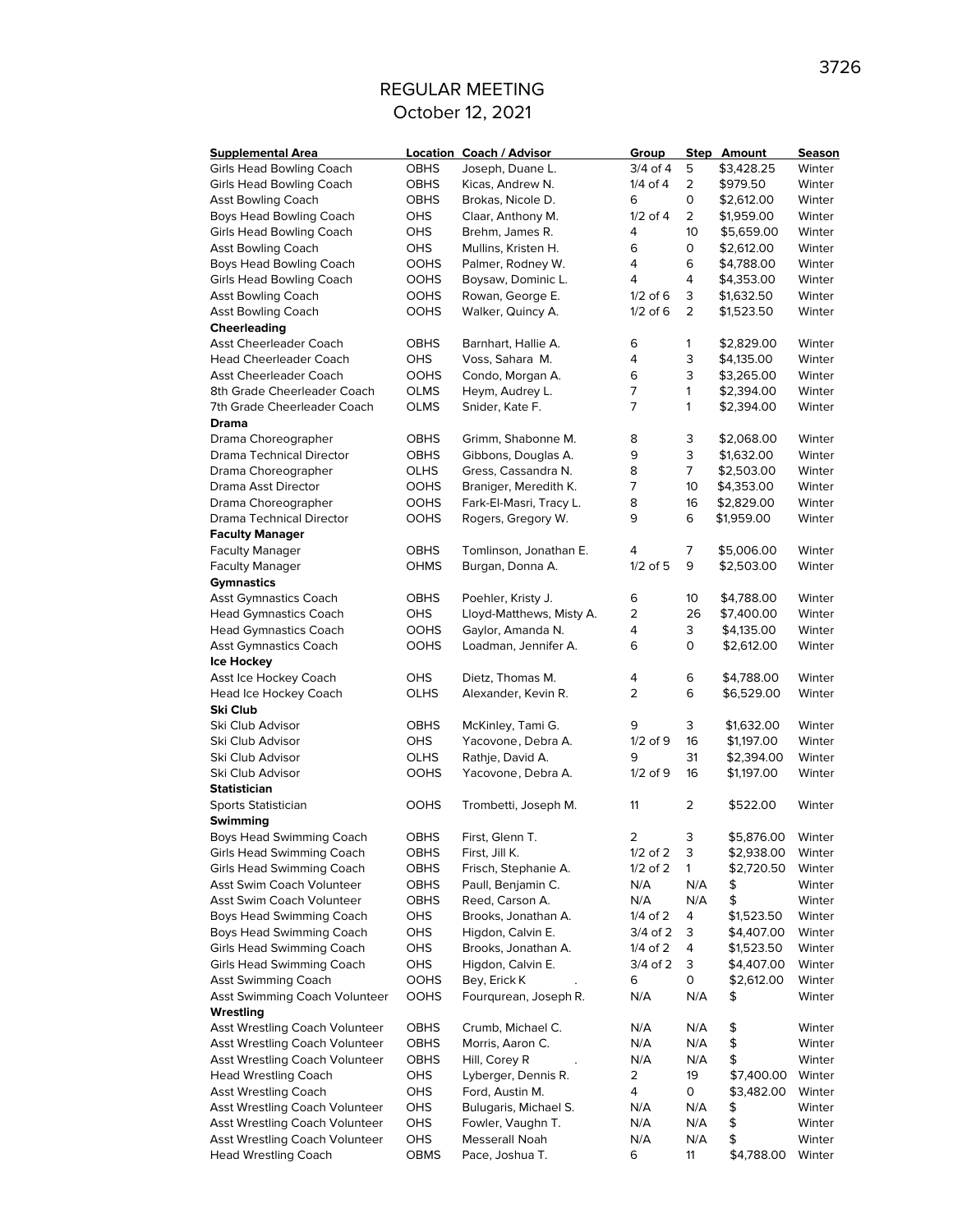| <b>Supplemental Area</b>    |             | Location Coach / Advisor | Group |    | <b>Step Amount</b> | Season |
|-----------------------------|-------------|--------------------------|-------|----|--------------------|--------|
| <b>Asst Wrestling Coach</b> | <b>OBMS</b> | Keplinger, Korey D.      |       |    | \$2,394.00         | Winter |
| <b>Head Wrestling Coach</b> | OHMS        | Whitson, Ross W.         | 6     | 11 | \$4,788,00         | Winter |
| <b>Asst Wrestling Coach</b> | OSMS        | Mokros, Rick             |       |    | \$2,612.00         | Winter |

#### B. Specific Human Resource Items — Classified Staff

- 1. Approve the increase in the hourly substitute pay rates for all classified aides, intervention aides, custodial/maintenance/facilities aides, and food service aides from \$13.65 per hour to Step 0 on the salary schedule; technology aides from \$13.65 per hour to \$15.00 per hour, effective October 19, 2021
- 2. Accept, with regret, the following classified resignation(s): **DeFelice, Juliet M.,** Liberty Tree Elementary School, Cafeteria/Playground Aide, effective October 8, 2021 **Weinert, Matthew A**., Transportation, Driver, effective October 12, 2021
- 3. Approve classified position paid through memorandum billing

| Employee Name           | Position/Location                        | Total Davs/ |                        | Salary  |
|-------------------------|------------------------------------------|-------------|------------------------|---------|
| <b>Home Instruction</b> |                                          |             | Hours/SessionsPer Hour | Total   |
| StefensKarina           | Multilingual Family Night/OHS            | 2.50        | \$25.00                | \$62.50 |
| Hill Reiko              | Multilingual Family Night/TRES           | 2.50        | \$25.00                | \$62.50 |
| Oladoye Debora          | Multilingual Family Night/Pupil Services | 2.50        | \$25.00                | \$62.50 |
| Arunkumar, Suganya      | Multilingual Family Night/ GOES          | 2.50        | \$25.00                | \$62.50 |

4. Approve classified employment for the 2021-22 school year, specifically conditioned on and subject to successful background checks, receipt and final administrative review of all application records, and

**Barbera, Faye**, Berlin High School, Food Service Worker **Bryan, Flora**, Heritage Elementary School, Food Service Worker **Clark, Darrin**, Hyatts Middle School, Food Service Worker **Downey, Sarah**, Walnut Creek Elementary School, Intervention Aide **Fletcher, Jessica C**., Cheshire Elementary School, Food Service Worker **Fraser, Becky L**., Olentangy High School, Food Service Worker **Goble, Jamie**, Transportation, Driver **Hewa Alankarage, Srimathi**, Shale Meadows Elementary School, Cafeteria/Playground Aide **Hobbs, Bonnie L**., Alum Creek Elementary School, Food Service Worker **Hounam, Matthew A**., Liberty High School, Food Service Worker Hudson, Hayley M., Liberty Tree Elementary School, Intervention Aide **Ley, Megan C**, Freedom Trail Elementary School, Intervention Aide **Mohamed, Amira H**., Indian Springs Elementary School, Food Service Worker **Muthuswamy, Radhika**, Alum Creek Elementary School, Intervention Aide **Nichols, Jacob S**., Transportation, Driver Pettit, Leslie J., New Student Welcome Center, Administrative Secretary **Russell-Seymour, Melissa**, Berlin High School, Food Service Worker **Schooley, Elizabeth A., Cheshire Elementary School, Food Service Worker Strickland, Michelle R**., Shale Meadows Elementary School, Food Service Worker **Sundaresan, Sathya**, Orange Middle School, Intervention Aide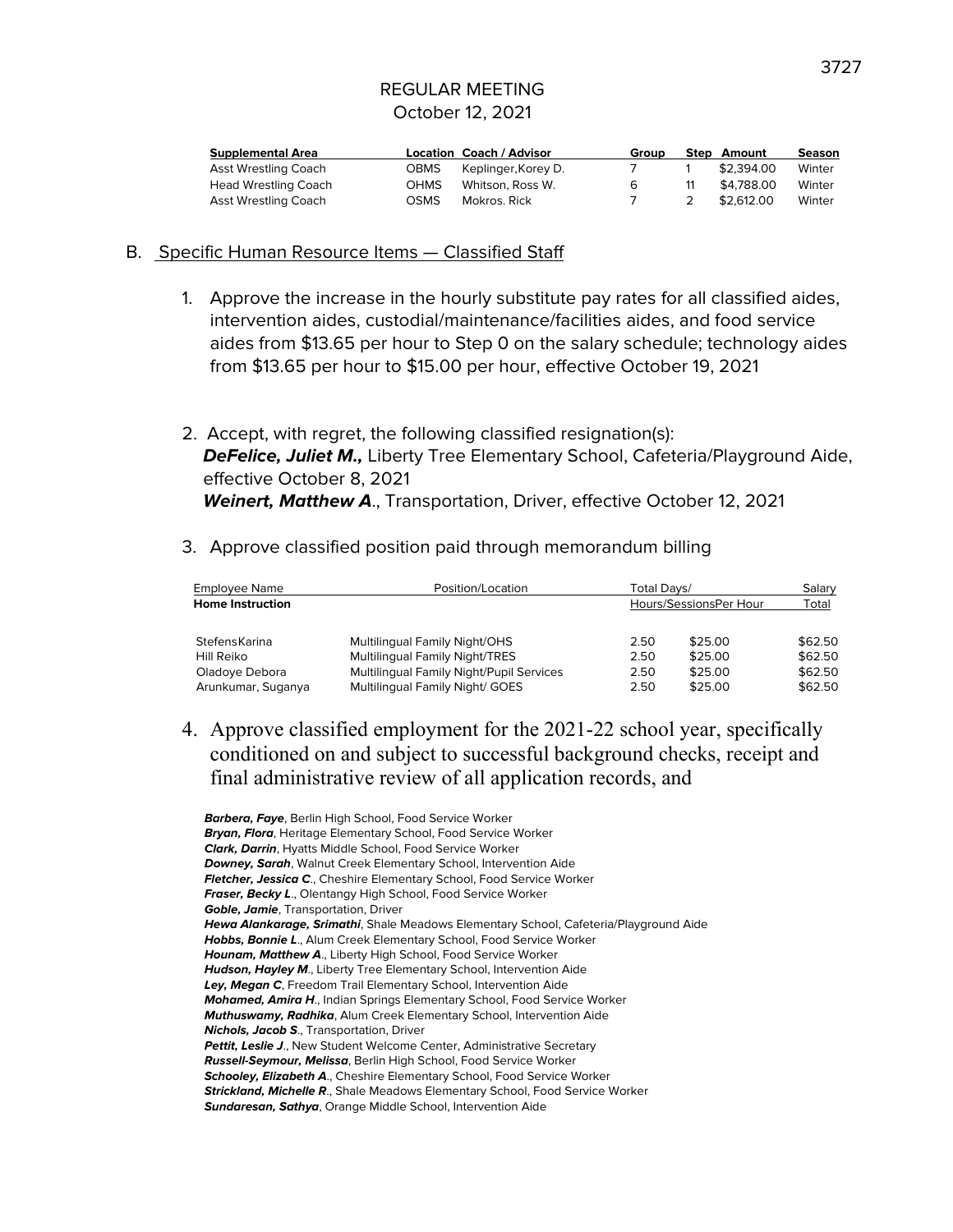5. Approve classified substitute workers for the 2021-22 school years, specifically conditioned on and subject to successful background checks, receipt and final administrative review of all application records, and receipt of all other necessary documentation

Keri Aylor **Suyoung Kwon** Prathyusha Battula Raquel Lozada Xenia Brookins **Girish Majmudar** Nicole Ciliberto **Mark Morrisson** Julie DeFelice Sanju Nehru Sarah Downey Jacob Nichols Elizabeth Effinger **Amanda O'Donnell** Patrick Greenwell **Nathaniel Ramirez** Carly Hartwell **Sarah Zielachowski** Janet Kroll

- Natalia Gleason Mohanapriya Thasari Pandurangadu Ashleigh Haldeman Hope Robinson-Wileschael
- 6. Approve the following Private Provider Service, Pupil Services, for the 2021-22 school year, specifically conditioned on and subject to successful background checks, receipt and final administrative review of all records, and receipt of all other necessary documentation: **Wurie, Emma H.**
- 7. Approve classified unpaid leave of absence(s): **Chatto, Leslie G**. Orange High School, Food Service Worker, October 9, 2021 through December 1, 2021 (3rd extension)
- C. Approve seniors for graduation, pending certification of completion of all district, state, and local requirements: Berlin High School: **Durrett, Dasa Sistine** Liberty High School: **Flowers, Braelin Anthony** Orange High School: **Kargbo, Miguel Prince; Siegrist, Nathan Riley**
- D. Approve tuition-free attendance for Osiel Sandahl, who has reached his senior year at Olentangy High School and no longer resides in the district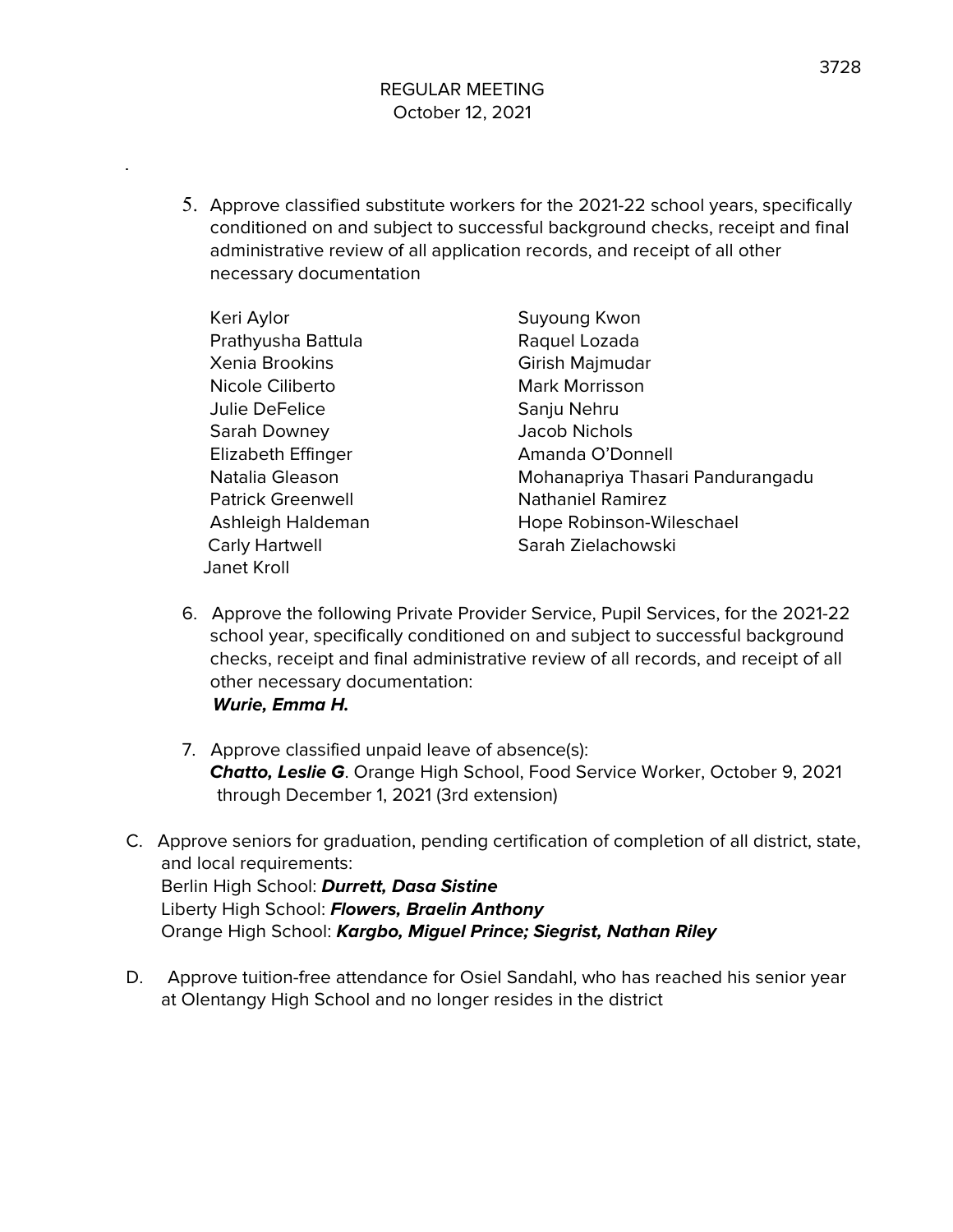| School      | Beginning<br>Date | Return     | Days<br>Missed | No. of<br>Volunteers | Event                                           | Location          | Transportation       | $#$ of<br>Students |
|-------------|-------------------|------------|----------------|----------------------|-------------------------------------------------|-------------------|----------------------|--------------------|
| <b>OLHS</b> | 11/12/2021        | 11/3/2021  | $\circ$        | $\mathbf 0$          | <b>Boys Basketball</b><br><b>EBOC SCRIMMAGE</b> | Sherrodsville, OH | Parents<br>Schl vans | 12                 |
| <b>OHS</b>  | 12/17/2021        | 12/18/2021 | $\mathbf 0$    | $\mathbf 0$          | Varsity Wrestling                               | North Canton, OH  | Parents              | 18                 |
|             |                   |            |                |                      | Huovo Invitational                              |                   |                      |                    |
| <b>OHS</b>  | 12/26/2021        | 12/28/2021 | $\circ$        | $\circ$              | Varsity Wrestling                               | Medina, OH        | Parents              | 18                 |
|             |                   |            |                |                      | Medina Invitational                             |                   |                      |                    |
| <b>OLHS</b> | 12/29/2021        | 12/30/2021 | $\circ$        | $\mathbf 0$          | <b>Boys Basketball</b>                          | Owensboro, KY     | Charter              | 24                 |
|             |                   |            |                |                      | Owensborro Tourn                                |                   | Bux                  |                    |
| <b>OHS</b>  | 1/14/2022         | 1/15/2022  | 0.5            | $\mathbf 0$          | Northeast Classi                                | Canton, OH        | Parents              | 10                 |
|             |                   |            |                |                      | Sweim Meet                                      |                   |                      |                    |
| <b>OOHS</b> | 3/11/2022         | 3/12/2022  | 5              | $\Omega$             | Ohio DECA                                       | Columbus, OH      | Parents              | 25                 |
|             |                   |            |                |                      | Career Dev Conf.                                |                   |                      |                    |
| <b>OLHS</b> | 3/26/2022         | 3/30/2022  | $\mathbf 0$    | $\mathbf 0$          | Girls Lacrosse                                  | Clearwater, FL    | Parents              | 24                 |
|             |                   |            |                |                      | Sp Break Tourn                                  |                   |                      |                    |
| <b>OBHS</b> | 3/26/2022         | 4/2/2022   | $\circ$        | $\mathbf 0$          | Baseball - Beach                                | Destin, FL        | Parents              | 20                 |
|             |                   |            |                |                      | Bash Sp Break Tourn                             |                   |                      |                    |
| <b>OOHS</b> | 4/22/2022         | 4/27/2022  | 5              | $\circ$              | DECA Int.                                       | Atlanta, GA       | Air                  | 15                 |
|             |                   |            |                |                      | Competition                                     |                   |                      |                    |
| <b>OOMS</b> | 5/9/2022          | 5/13/2022  | 5              | 5                    | 8th Grade                                       | Washington, DC    | Charter              | 250-300            |
|             |                   |            |                |                      | Dc Trip                                         |                   | <b>Bus</b>           |                    |

#### E. Approve student overnight and out-of-town trips

- F. Approval to select Schorr Architects, Inc. as the district's Roofing Consultant-of-Record to provide services for capital projects for the next five years. Authorize the Director of Business Management and Facilities to negotiate a base abbreviated agreement with Schorr Architects, Inc., with individual projects added to the agreement by amendment or through a separate agreement
- G. Approval to select Prater Engineering as the district's Mechanical Engineering Consultant-of-Record to provide services for capital projects for the next five years. Authorize the Director of Business Management and Facilities to negotiate a base abbreviated agreement with Prater Engineering, with individual projects added to the agreement by amendment or through a separate agreement

Vote: D. King, yes; K. O'Brien, yes; M. Patrick, yes; Dr. L. Wyse, yes; J. Wagner Feasel, yes. Motion Carried

Executive Motion by M. Patrick, seconded by Dr. L. Wyse to enter into executive Ssession at 8:22 p.m., as permitted by Section 121.22 (G) (l) of the Ohio Revised 21-187 Code, to consider the employment of public employees

> Vote: M. Patrick yes; Dr. L. Wyse, yes; D. King yes; K O'Brien, yes; J. Wagner Feasel, yes. Motion Carried

Executive Session adjourned at 9:40 p.m.